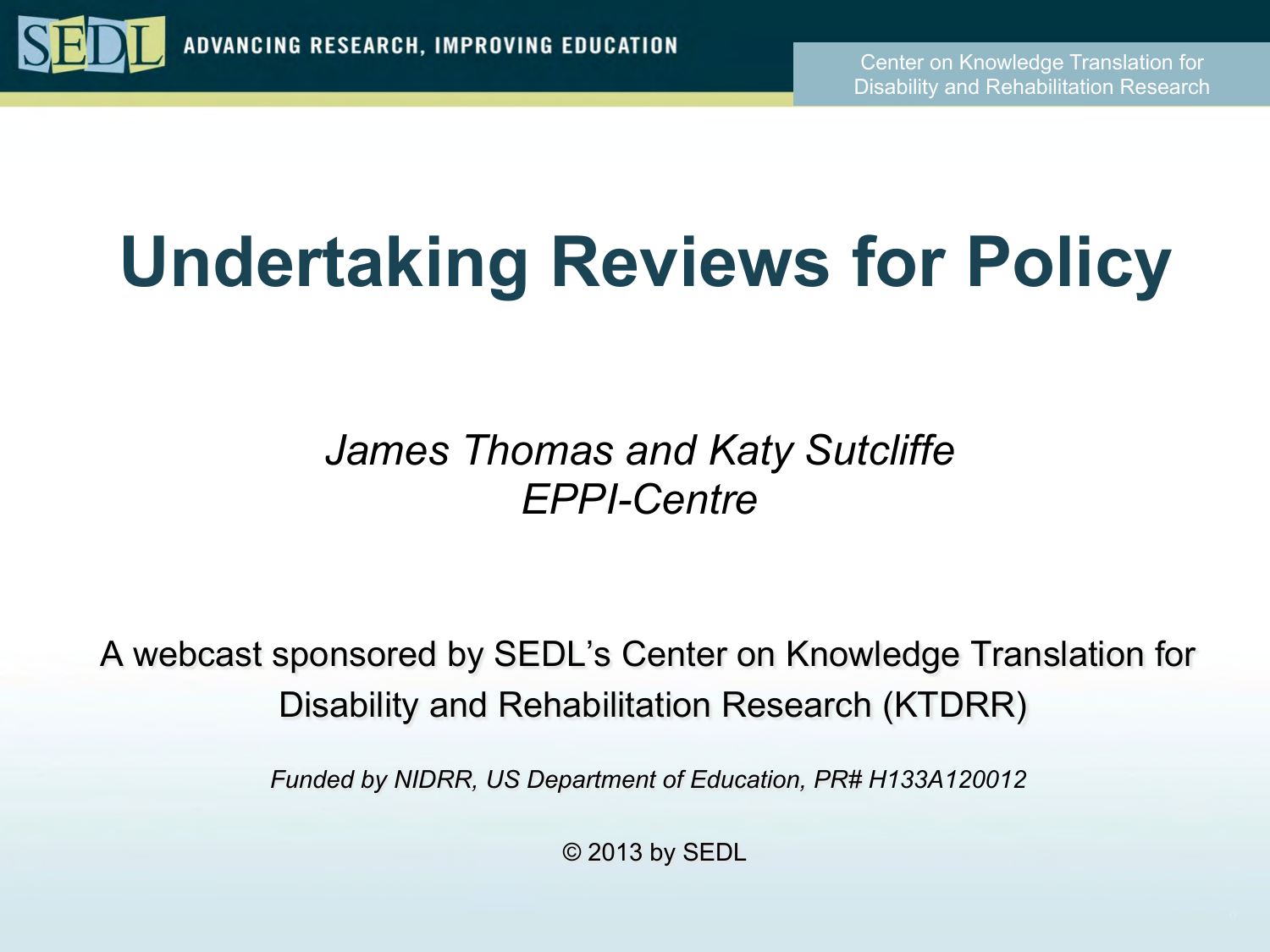**The EPPI-Centre is part of the Social Science Research Unit at the Institute of Education, University of London** 

#### **Undertaking Reviews for Policy**

#### James Thomas and Katy Sutcliffe

**September 2013** 







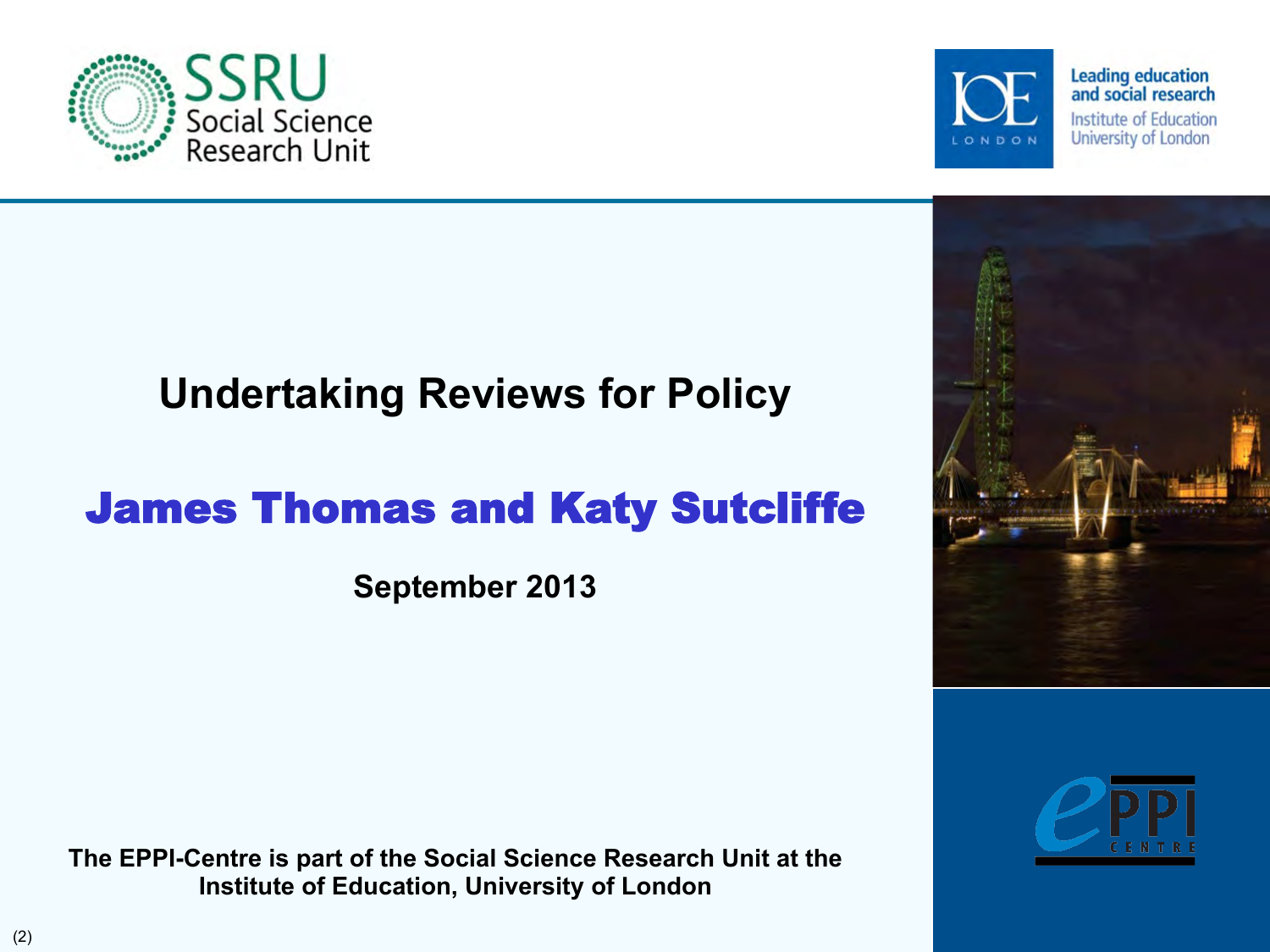## Plan for the session

- Helping policy makers to use research
- Adapting review methodology to meet policy needs
- Being responsive
- Strategies for when the research is thin
- Responding swiftly

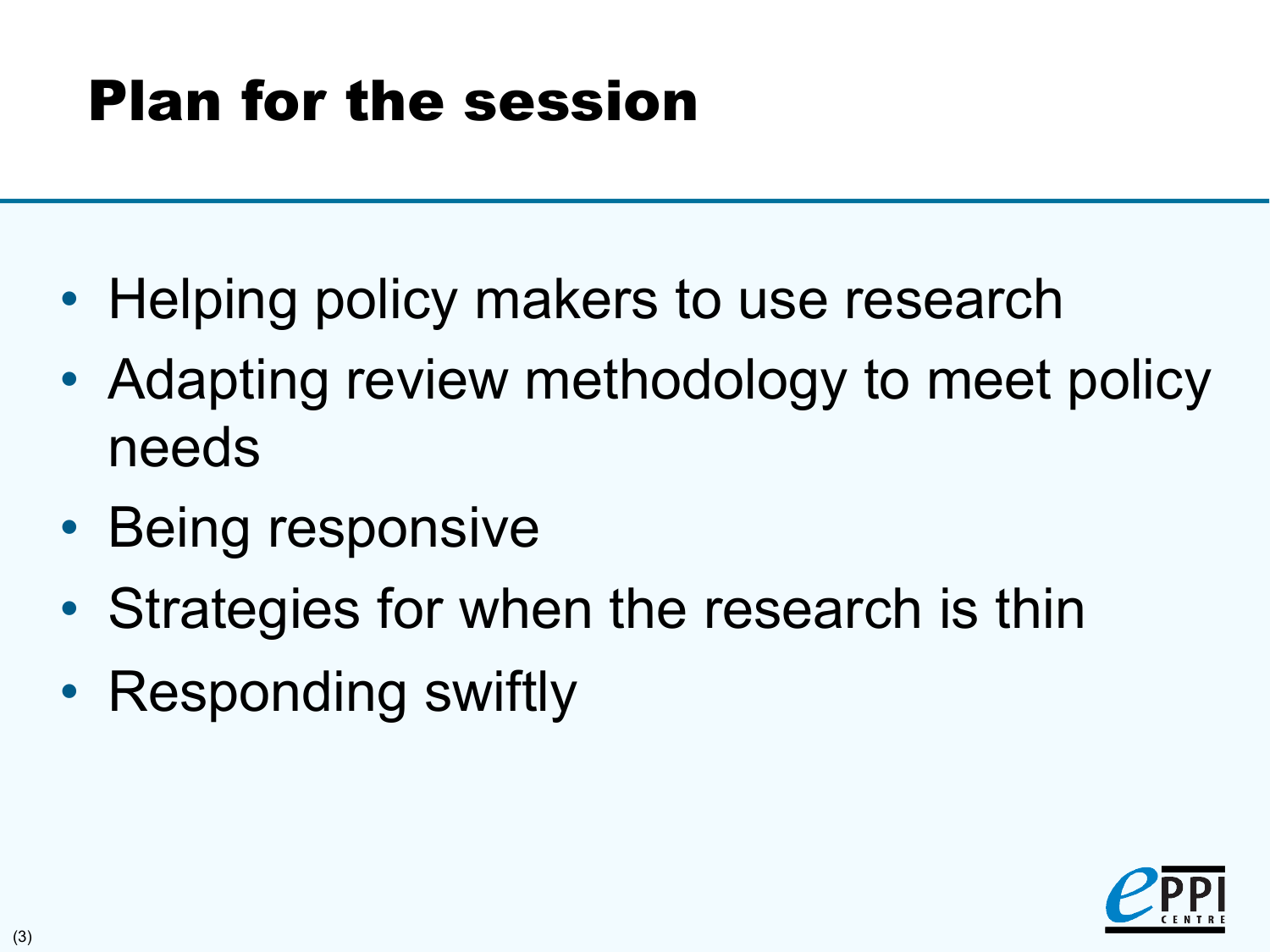### Helping policy makers to use research

- Sandy and Rebecca's talk research = one source of evidence for policy makers – low down in pecking order
- Methodological rigour essential if assembling evidence to support national policy BUT need to be adaptable so research is
	- **Relevant** diverse range of questions and evidence
		- and perspectives: see presentation by Sandy Oliver & Rebecca Rees
	- **Implementable** translatable for relevant practice settings
	- **Responsive** dialogue essential so can respond to changing/ evolving needs
	- **Timely** rapid response often required

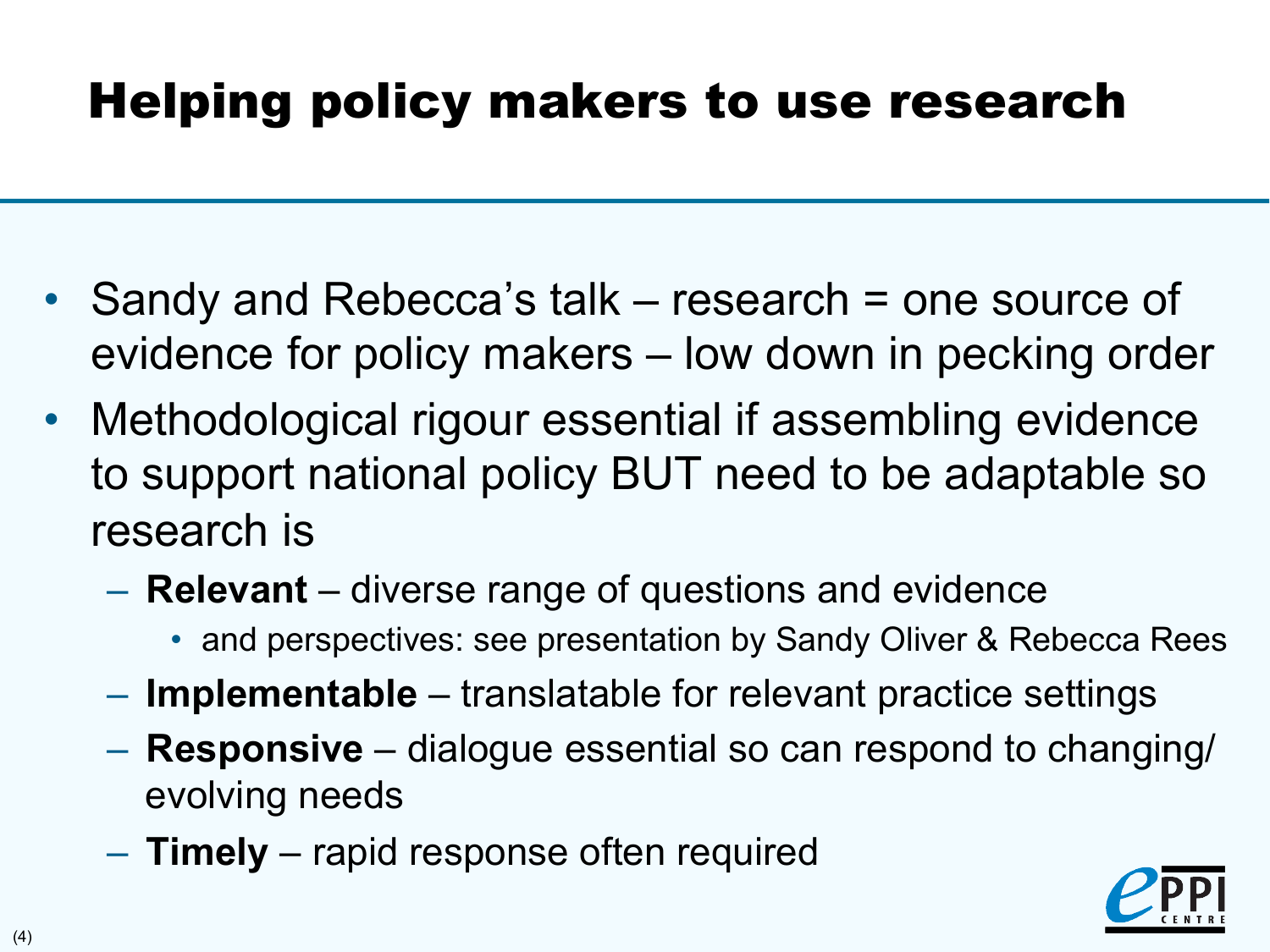#### The Department of Health Reviews Facility

- Since 1995 our aim has been to address the needs of DH Policy Research Programme
- Policy Research Programme: unusual (in UK departments)
- Continued funding/ association with DH rests upon reputation for delivering high quality, useful reviews

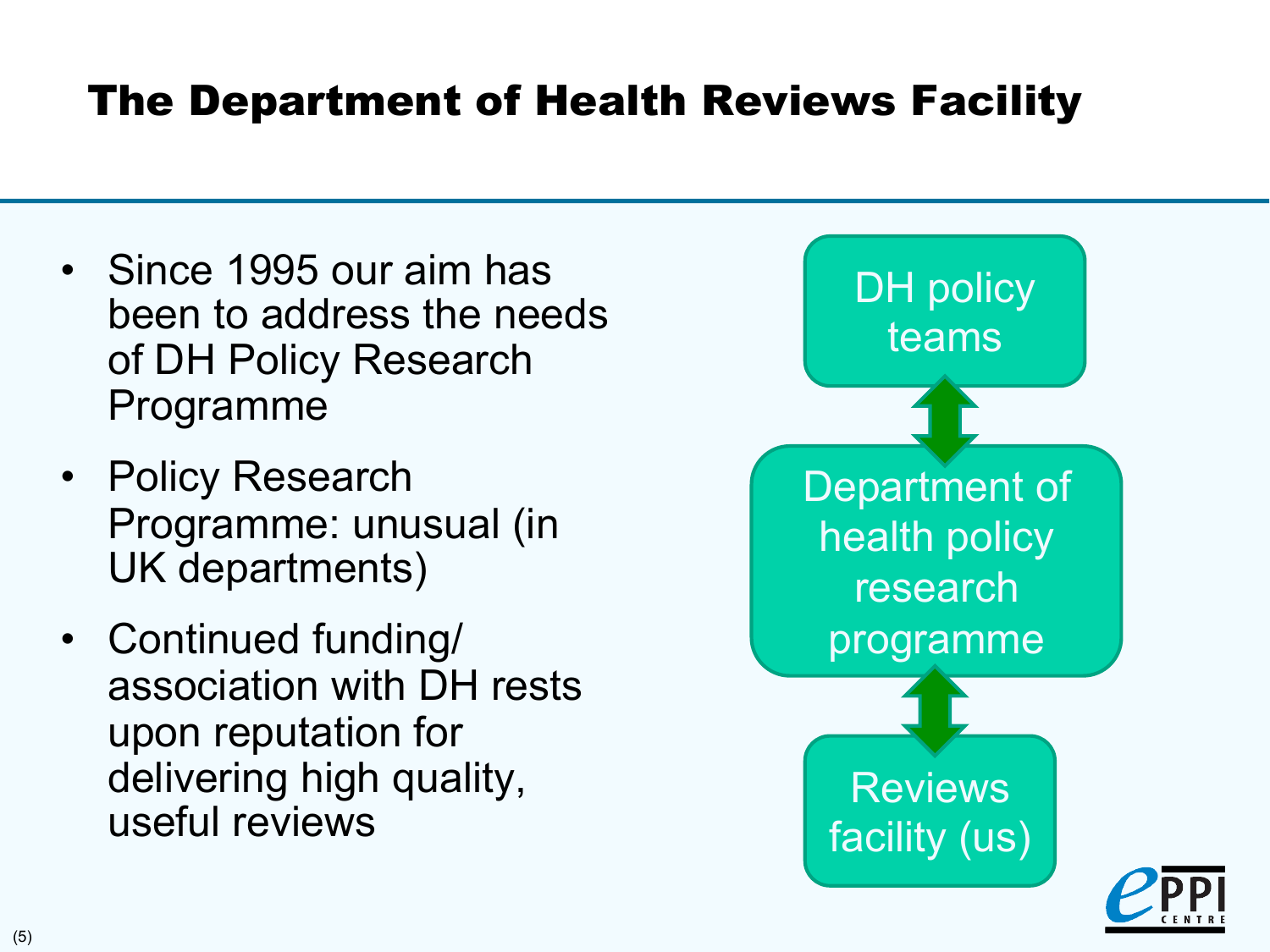## Developing a 'bespoke' reviews service

- Our early work involved reviews of effectiveness in health promotion ("transferring and translating the model of evidence-based health care to HP & PH")
	- Sexual health; smoking; workplace…
- Policy teams were positive, but wanted more assistance than a straight 'translation' could offer
- For each review we had to 'customise' the approach to meet their needs
- We had to push the boundaries of review methods in order to answer the range of questions they asked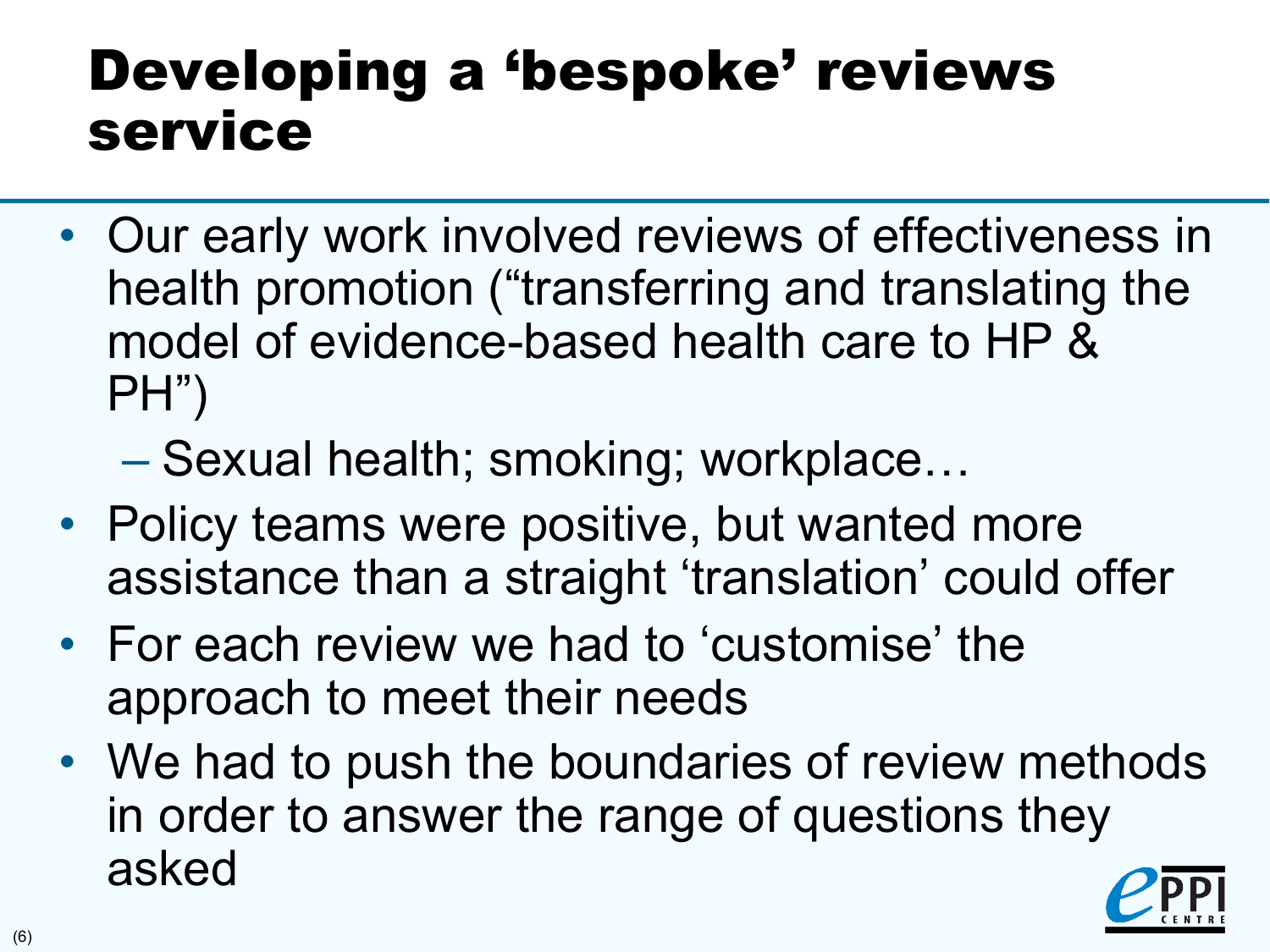## Diversity: Questions and evidence

| <b>Question types</b>                                    | <b>Evidence types</b>                             |
|----------------------------------------------------------|---------------------------------------------------|
| What works? What's the most effective?                   | Intervention evaluations (e.g.<br>trials)         |
| What are the barriers/facilitators of<br>implementation? | <b>Process evaluations</b>                        |
| What's the extent/nature of the problem?                 | Epidemiological research (e.g.<br>Survey)         |
| What are people's needs?                                 | Needs assessment                                  |
| What are people's experiences?                           | Views research (e.g. qualitative,<br>survey data) |
| What relationships are seen between<br>phenomena?        | <b>Correlational studies</b>                      |

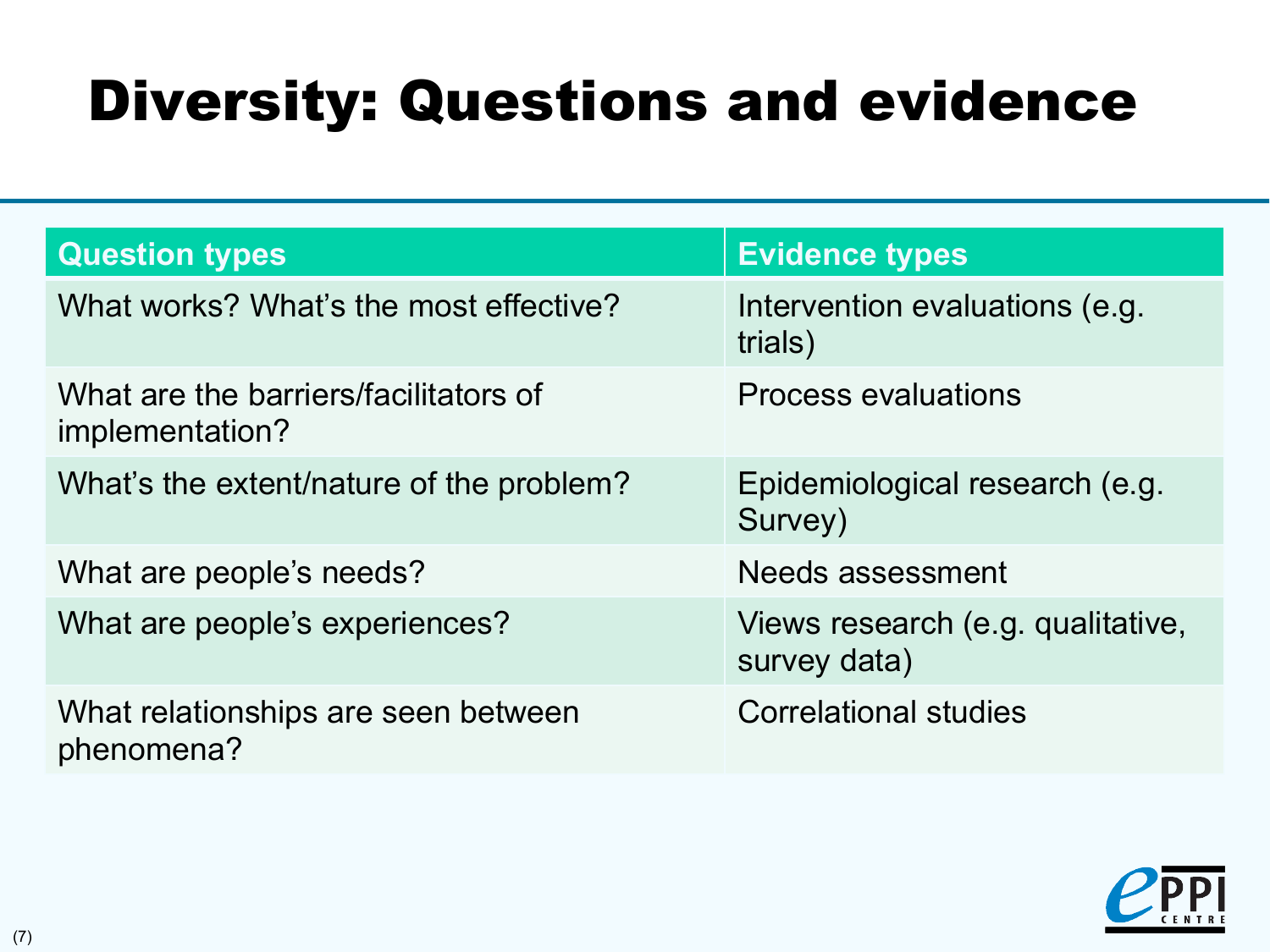## Diversity: Methods

- Methods for appraisal and synthesis **differ according to the nature of included evidence** (fit for purpose)
- The reviews we are typically asked to do involve **more than one type of** *question* and **more than one type of**  *evidence*
- Therefore a **'mixed-method'** approach is required in which different types of evidence are combined
	- Need to blend micro and macro perspectives
- In many cases **methods development** is required to combine different evidence types
- However, **key principles of research synthesis are not compromised**.

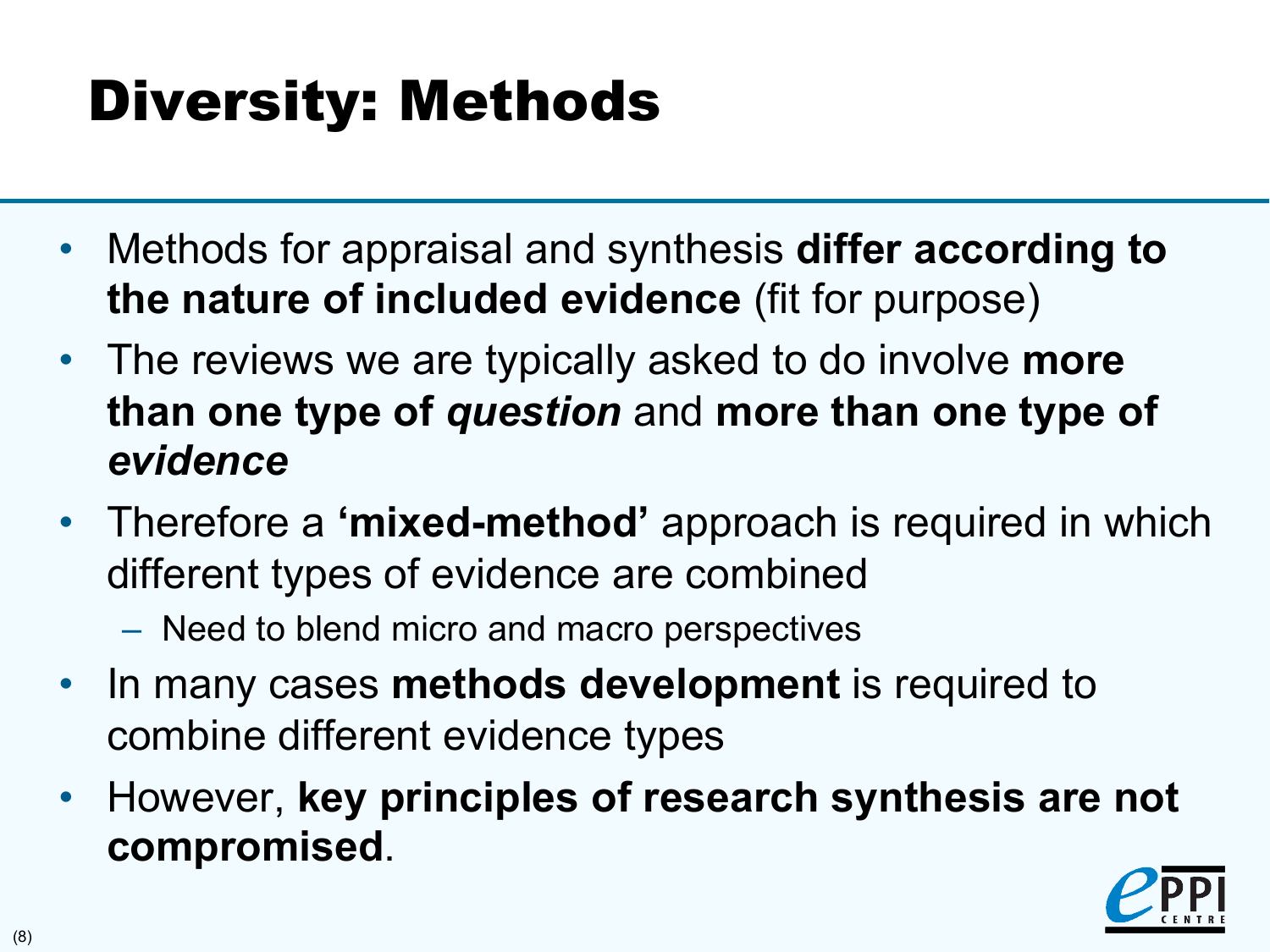### Answering questions of effectiveness with systematic reviews



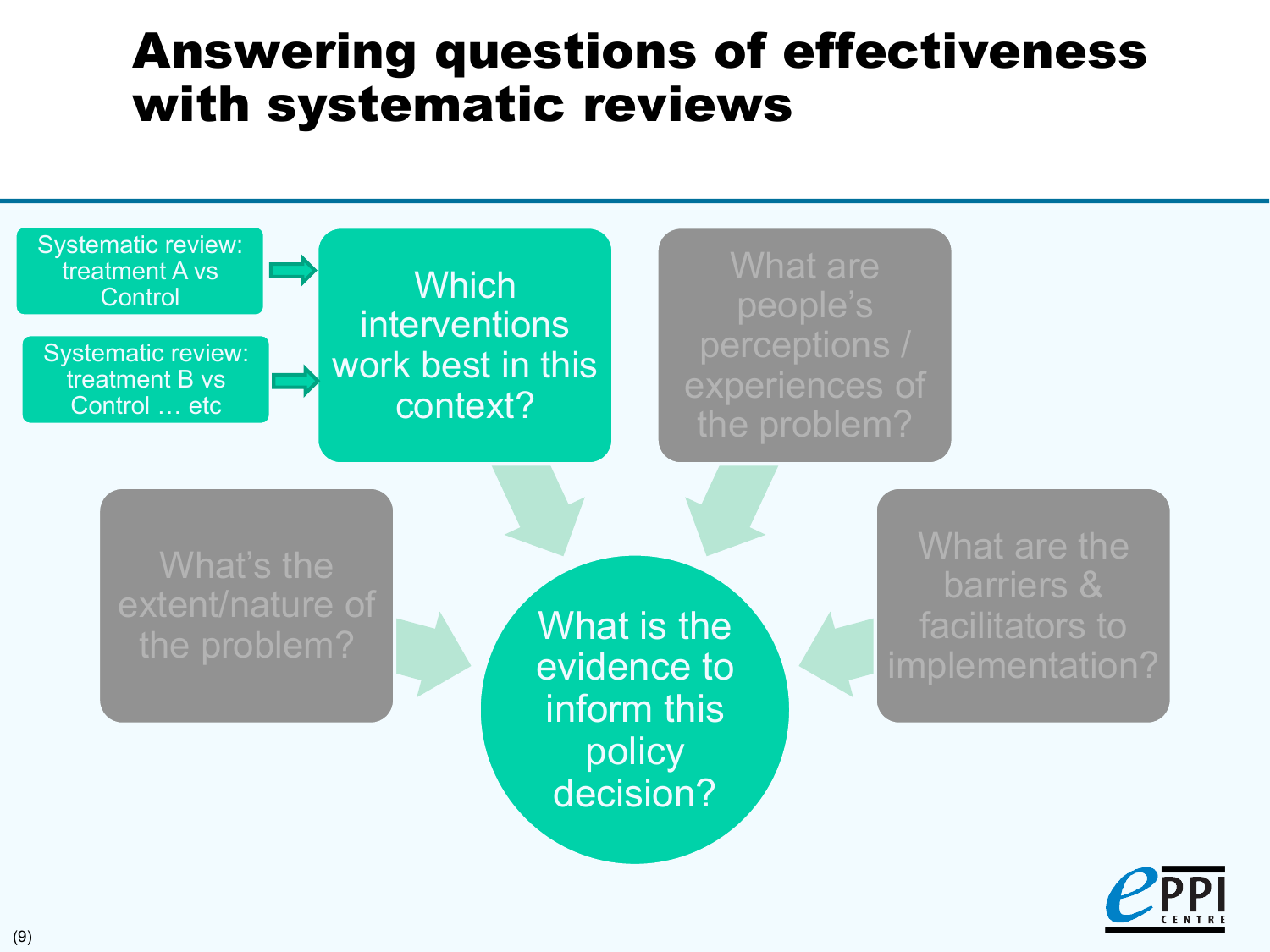### Broader systematic evidence syntheses



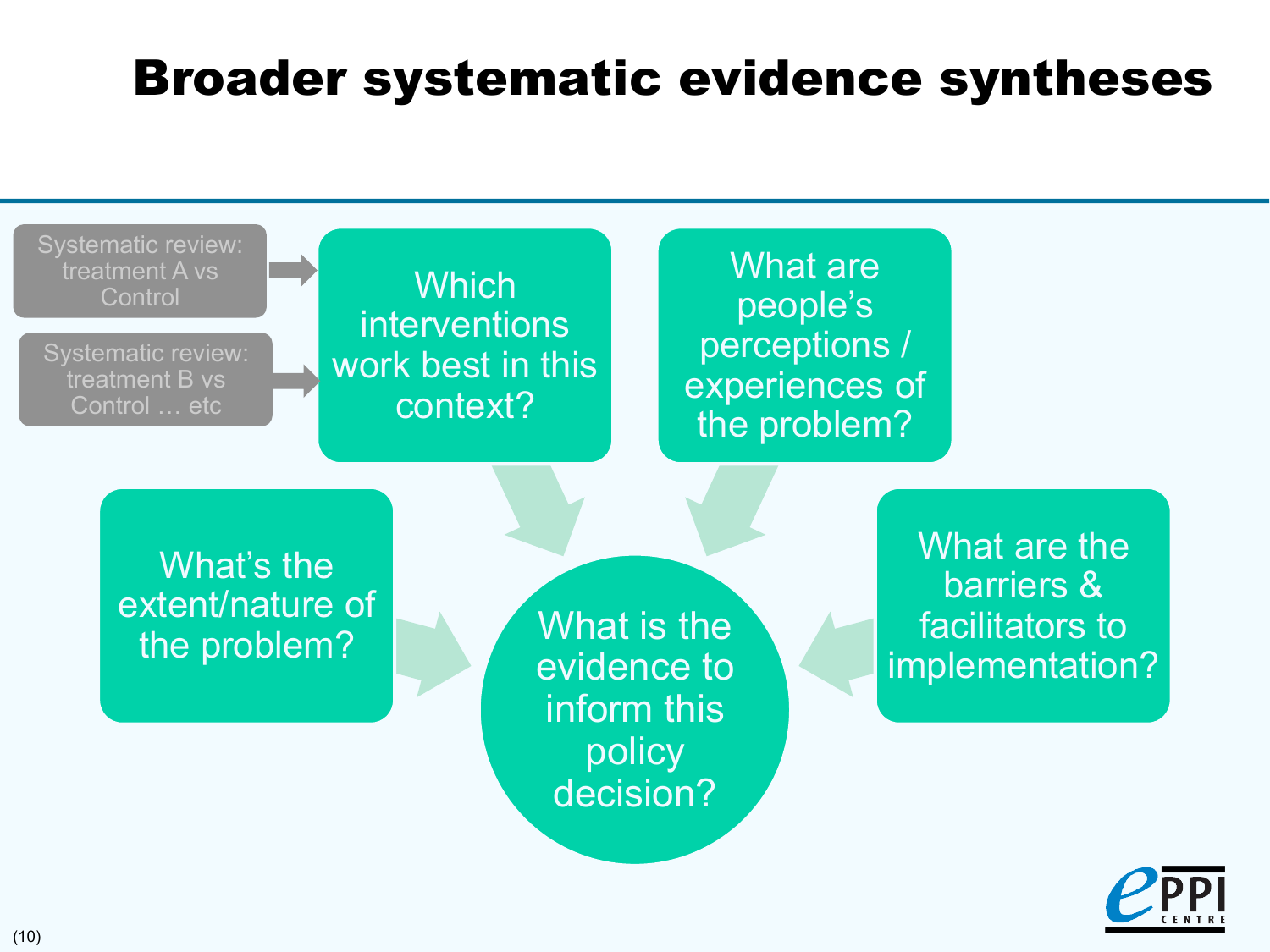## Diversity example: Tobacco Sources Review

- **Aim**: To explore how young people aged 11-18 years access tobacco in the UK
- **Methods**: 3 interconnected syntheses
	- Statistical meta-analysis of survey data from young people in the UK to reveal the most common routes of tobacco access
	- Thematic synthesis of qualitative research from young people in the UK to reveal barriers and facilitators of tobacco access
	- Descriptive map of intervention evaluations to examine how which barriers facilitators current interventions are targeting, and which they are not

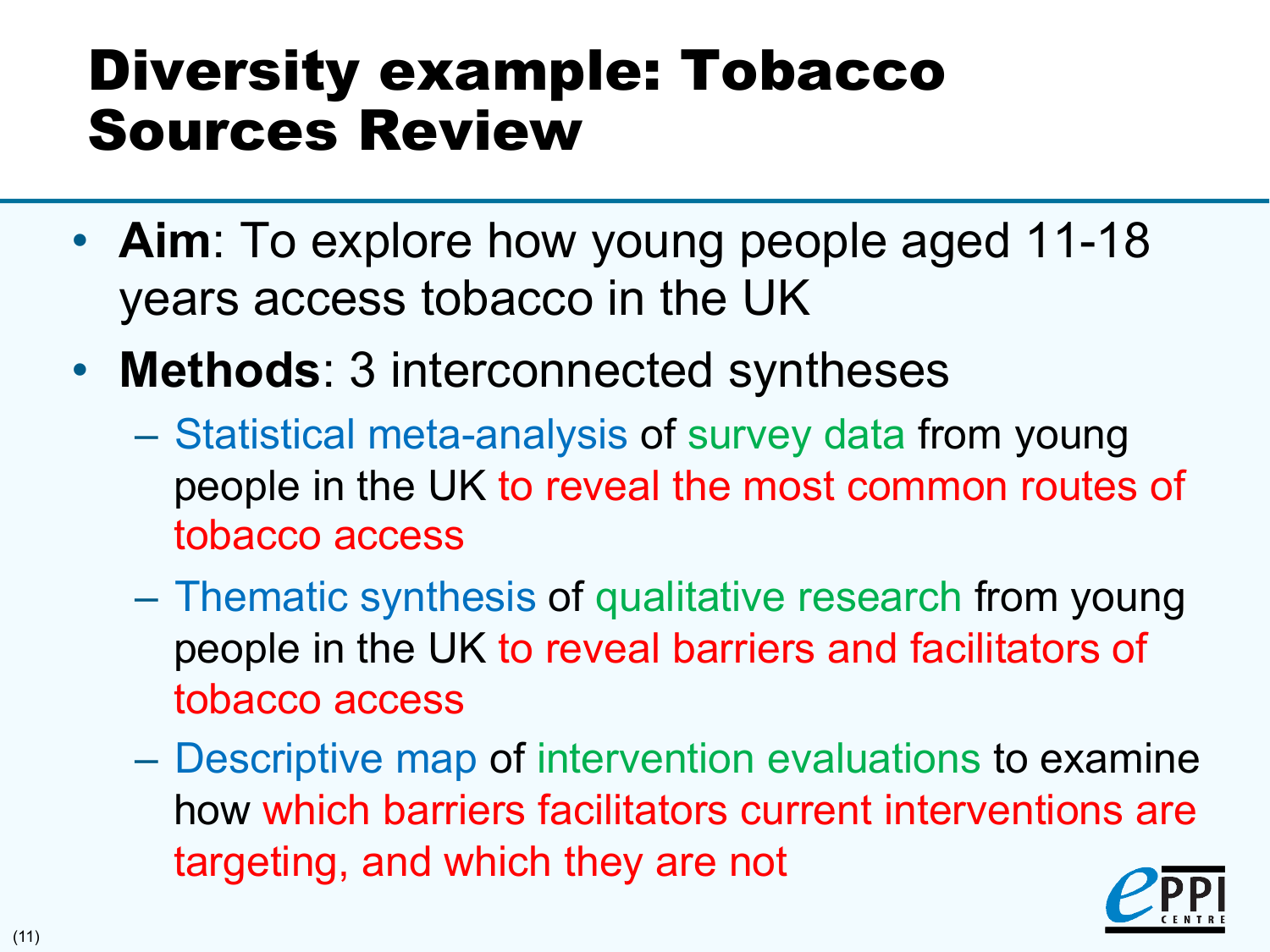### Being responsive throughout the review

| <b>Outset</b>                   | <b>Determining scope – Conceptual framework/protocol</b><br>ensures clarity/shared vision about review focus<br>Determining how findings will be used - to ensure<br>final product will be usable/useful<br><b>Determining deadlines</b> - Is some evidence needed<br>sooner? Is a rapid approach required?                        |
|---------------------------------|------------------------------------------------------------------------------------------------------------------------------------------------------------------------------------------------------------------------------------------------------------------------------------------------------------------------------------|
| <b>Interim</b>                  | <b>Refining review question - Identify potential areas for</b><br>in-depth review from a 'descriptive map' of research?<br><b>Changing direction</b> – Change in policy priorities or an<br>empty review requires a change of tack?<br><b>Staged outputs</b> – Is evidence what expected? Is it<br>presented in a suitable format? |
| <b>Post</b><br><b>synthesis</b> | <b>Supporting implementation – Is evidence from</b><br>process evaluations/views required to assist with<br>implementation of evidence on effectiveness?                                                                                                                                                                           |

╶⋲╒╫╤╜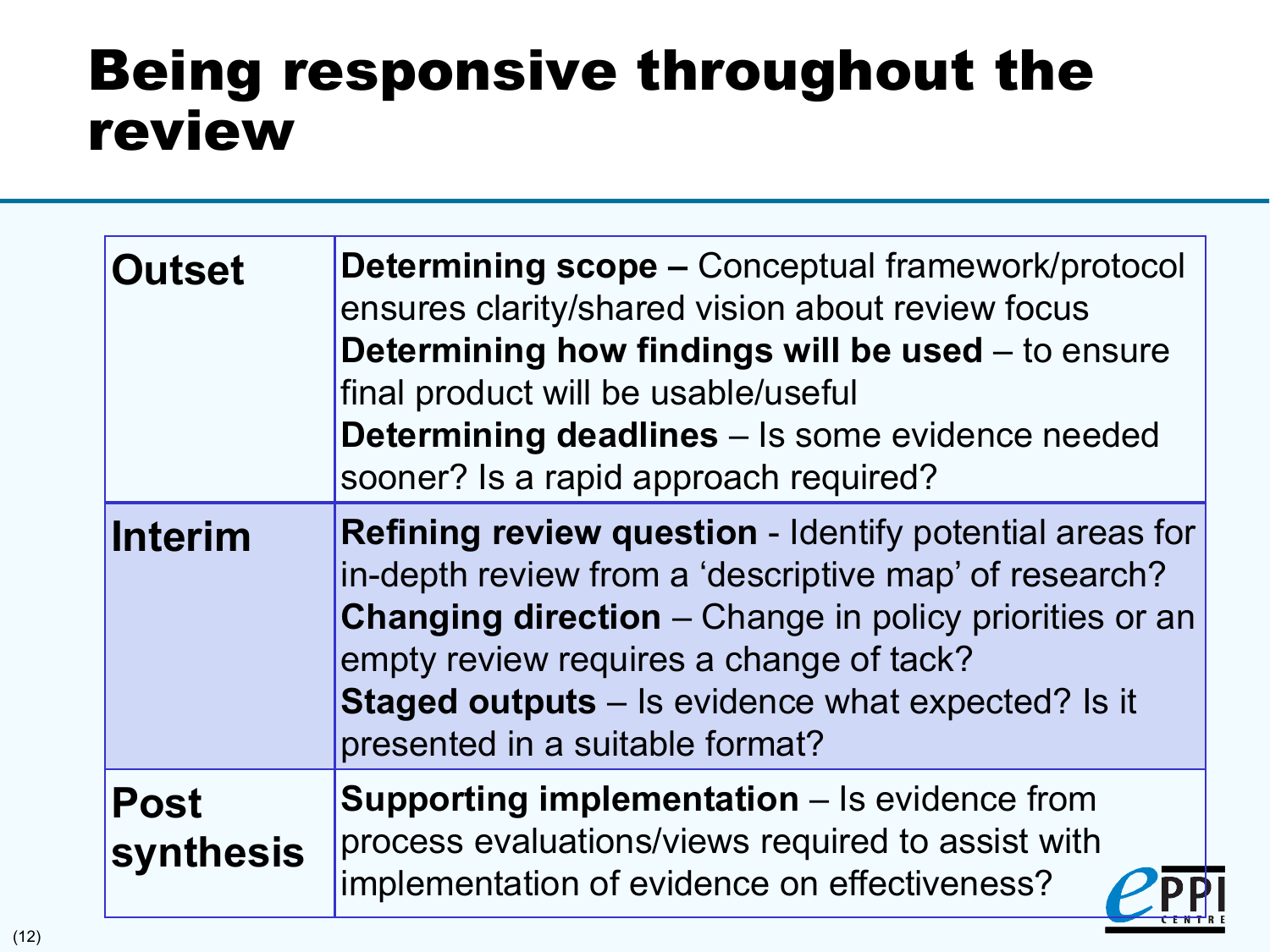## Strategies for when the research is thin

- Identifying gaps in the evidence is useful but more useful for research commissioners than policy makers
- Use of 'best available' evidence avoids an 'empty' review
	- Use less restrictive quality threshold to increase volume/coverage of data set BUT transparency about limitations of evidence is essential (WoE)
	- If compromise on quality is not appropriate then use 'other evidence types' to illuminate issue (e.g. as for tobacco sources review)

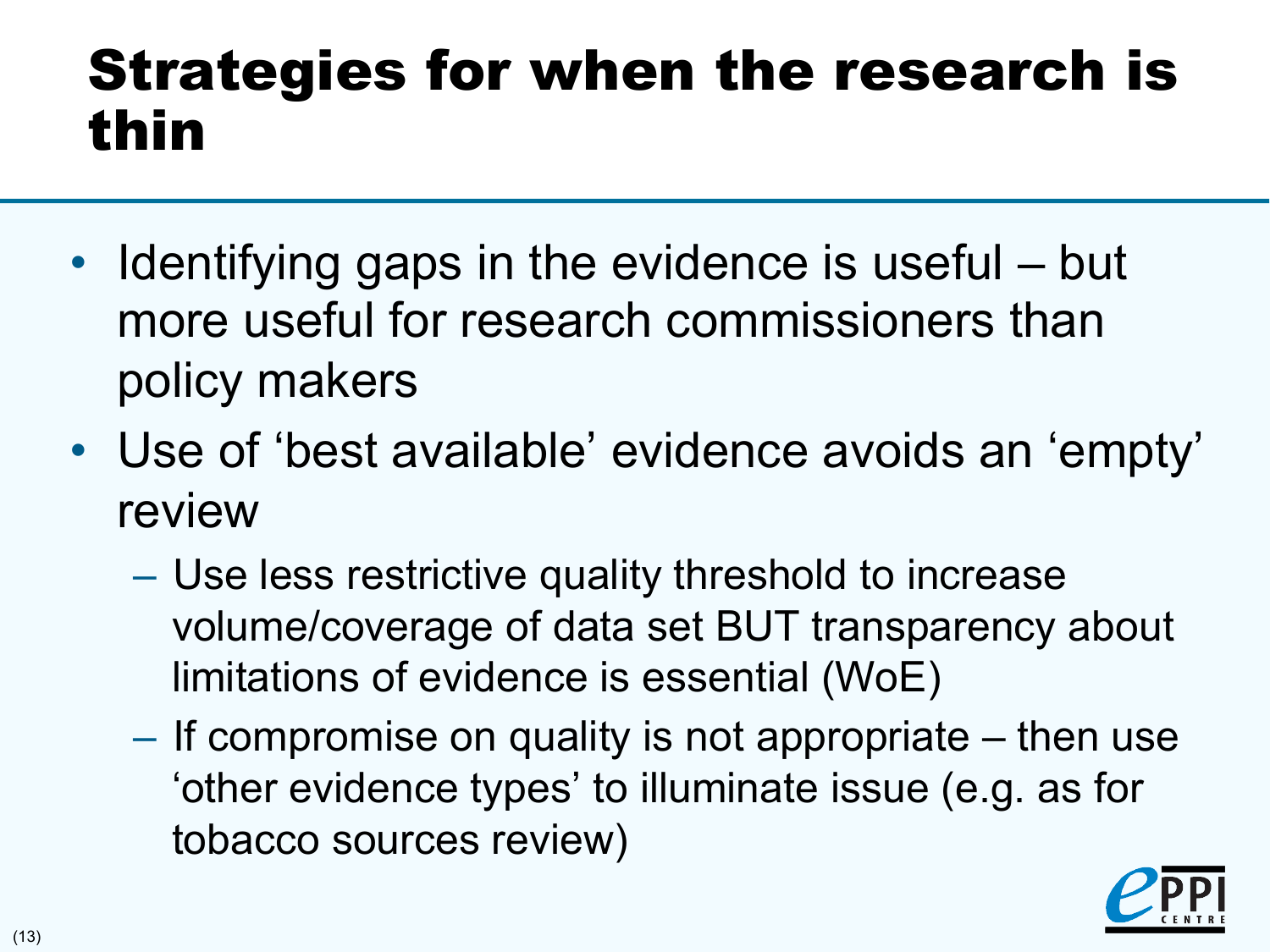## Responding swiftly

- Policy customers often require a rapid response
- They also need to meet high standards *and* are typically broad/complex
- Methodological innovation and dialogue with policymakers are required to develop robust and appropriate solutions
- Options for responding swiftly include
	- Rapid Evidence Assessments (REA) restricted search/ curtailed scope (specific localised policy needs)
	- Text mining automated identification of relevant evidence
	- Review of Reviews (RoR) assemble evidence from existing systematic reviews
	- Staged outputs prioritise delivery of parts of review

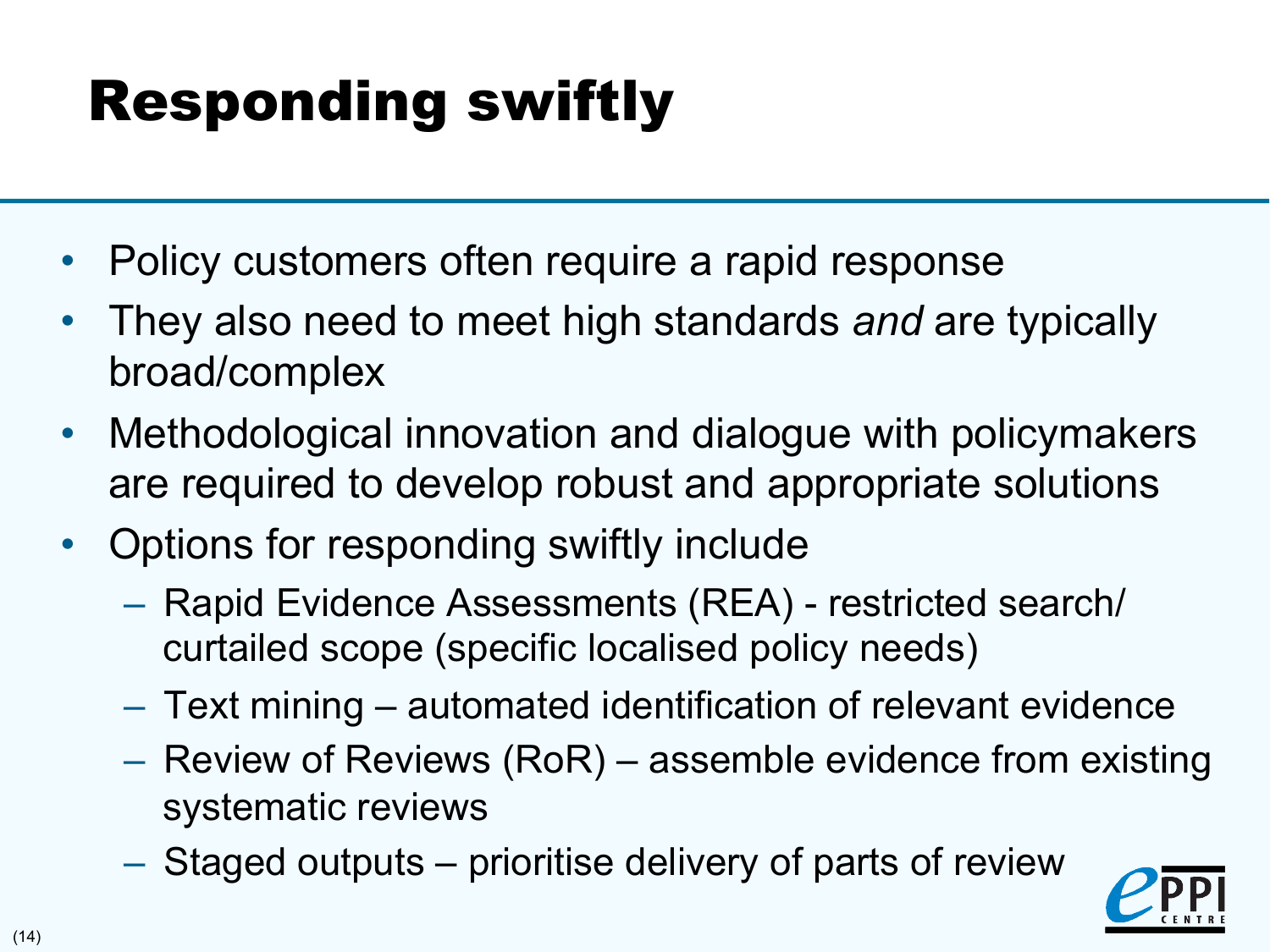## Conclusion: Adapting to policy needs – two essential steps

- Ensuring that review findings are policy relevant and implementable requires
	- **Dialogue** working closely with policy makers (and other advisors) to understand what they want to know and how they plan to use findings
	- **Adapting review methodology**  thinking creatively/pushing boundaries (whilst maintaining rigour)

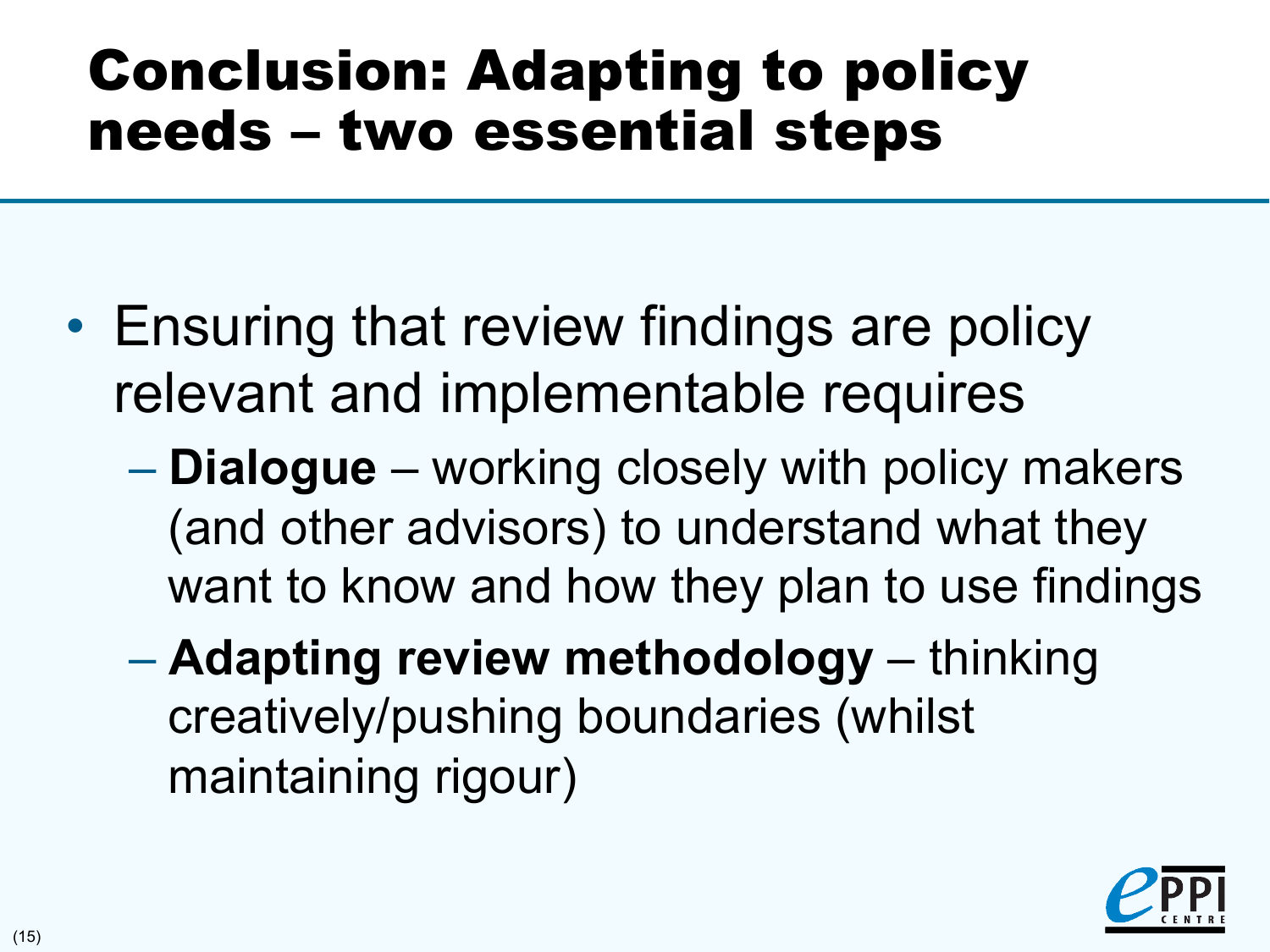



**Leading education** and social research Institute of Education University of London

### For further information see:

EPPI-Centre website: http://eppi.ioe.ac.uk

And our book! Gough D, Oliver S, Thomas J (2012) *An Introduction to Systematic Reviews*. London: Sage

Email j.thomas@ioe.ac.uk k.sutcliffe@ioe.ac.uk



**The EPPI-Centre is part of the Social Science Research Unit at the Institute of Education, University of London** 



**EPPI-Centre**  Social Science Research Unit Institute of Education University of London 18 Woburn Square London WC1H 0NR

Tel +44 (0)20 7612 6397 Fax +44 (0)20 7612 6400 Email eppi@ioe.ac.uk Web eppi.ioe.ac.uk/